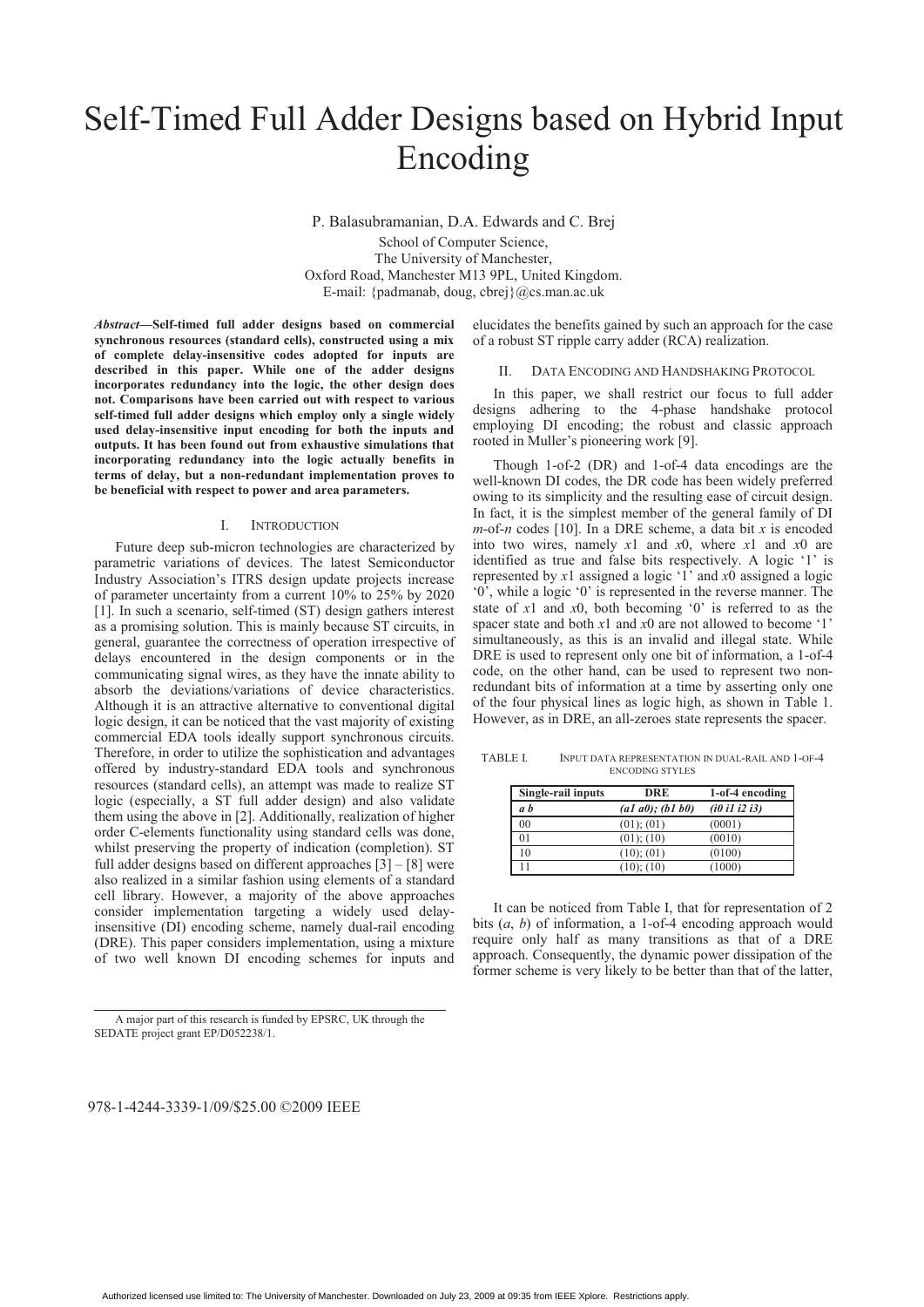due to reduced switching activity. This phenomenon was confirmed with the practical example of an ARM thumb instruction decoder in [11].

Both these coding schemes are known to be unordered [12]. A binary coding scheme is said to be unordered, when none of its code words is contained in any other codeword. In simple terms, the positions of ones in a codeword are never a subset of the positions of ones in a different codeword. When a DR code and a 1-of-4 code are used to represent exactly one bit and two bits of information respectively, they are said to be complete [13]. A code is said to be complete if and only if it contains all code words, as implied by its definition. Even with one missing codeword, it would be labeled 'incomplete'.

The 4-phase handshake protocol is also known as the return-to-zero protocol, wherein input data alternates between a sequence of valid data and a sequence of empty data (all zeroes, also called spacer). It is explained through figure 1, using a simple DR encoded data bus. Nevertheless, the explanation remains valid for encoding using any DI code.



Figure 1. Four-phase handshake protocol

The 4-phase protocol consists of the following 4 steps:

- The DR data bus is initially in the spacer state. The sender transmits the codeword (valid data). This results in low to high transitions on the bus wires, which correspond to non-zero bits of the codeword.
- After the receiver receives the codeword, it drives the Ackout (Ackin) wire high (low).
- The sender waits for the Ackin to go low and then resets the data bus (i.e. it is driven to the spacer state).
- After an unbounded (positive), but finite amount of time, the receiver drives the Ackout (Ackin) wire low (high); thereby the system is made ready to proceed with the next transaction.

## III. ADDER DESIGNS BASED ON HYBRID INPUT ENCODING

The hybrid input encoding (HIE) approach comprises of two different encoding schemes, adopted for the adder inputs: 1-of-4 encoding scheme for the augend and addend bits combined, and a DRE scheme for the input carry. The assignment of 1-of-4 encoding states for the augend and addend inputs are as mentioned in Table I. However, a different assignment can also be made. The sum and carry outputs are encoded in a DR format. Let the augend and addend inputs of the ST full adder be identified by a 1-of-4 codeword as (*i*0, *i*1, *i*2 and *i*3) and let *cin*1 and *cin*0 be the DR

carry input. The adder's sum and carry outputs are specified by *Sum*1, *Sum*0 and *Cout*1 and *Cout*0 respectively. The general equations governing the DR sum and carry outputs would then be given by,

*Sum*1 = *i*3*cin*1 + *i*2*cin*0 + *i*1*cin*0 + *i*0*cin*1 (1)

*Sum*0 = *i*3*cin*0 + *i*2*cin*1 + *i*1*cin*1 + *i*0*cin*0 (2)

 $Cout1 = i2cin1 + i1cin1 + i0cin0 + i0cin1$  (3)

 $Cout0 = i3cin0 + i3cin1 + i2cin0 + i1cin0$  (4)

Amongst the different ST design methods proposed [3] – [8], [8] is suitable for logic implementation with any generic *m*-of-*n* codes, while the remaining suit realizations primarily targeting a DRE approach. Hence, the proposed adder designs would be compared, only with that resulting from [8]. Methods [3] and [6] can be used for function block realization (asynchronous equivalent of a synchronous combinatorial logic circuit), pertaining to strongly indicating or weakly indicating regimes; [4] and [8] enable function block realization corresponding to strong-indication alone and [7] facilitates function block implementation corresponding to the weak-indication timing model. Function blocks need to be indicating, apart from satisfying the required functionality. This property enables them to be transparent to handshaking, as implemented by their surrounding latches.

Function blocks could adhere to strong-indication or weakindication timing models: strongly indicating – if no outputs (spacer/valid) are produced until all inputs (spacer/valid) have arrived, and weakly indicating – if some outputs (spacer/valid) could be produced based on even a subset of the inputs (spacer/valid). However, in the latter case, at least one output (spacer/valid) should not have been produced till all the inputs (spacer/valid) have arrived. The above indication criteria have been formulated by Seitz in [3]. Though [5] deals with ST implementation of Boolean functions, it suffers from certain drawbacks. For the worst scenario of all the false outputs of a function block evaluating to logic high, when suitable valid input data has been applied, all the sum terms of the monotonic DR network would have become enabled. When spacer is applied, even with a single sum term becoming disabled, and with OR-network and CE-network being reset, all the false outputs may evaluate to the correct empty state. This is a problematic situation, as transitions on the other intermediate gate output nodes would not get properly acknowledged, thereby giving room for creation of gate orphans. Gate orphans are unacknowledged transitions on gate output nodes. Though they may not necessarily be hazardous, they are undesirable as they can lead to erroneous output states. Hence, timing assumptions are necessary to guarantee proper ST operation. Moreover, the design method is bound to suffer from high power dissipation, since all the sum terms are activated for the worst case, leading to high switching activity.

It is to be noted that all the above methods are bound by physical or practical limitations, in that, with increase in the number of inputs, either the designs become physically unrealizable, mainly because of the fact that there occurs a linear growth in the size of the canonical product term which is accompanied by an exponential increase in the input state space or that the synthesis procedure cannot be expected to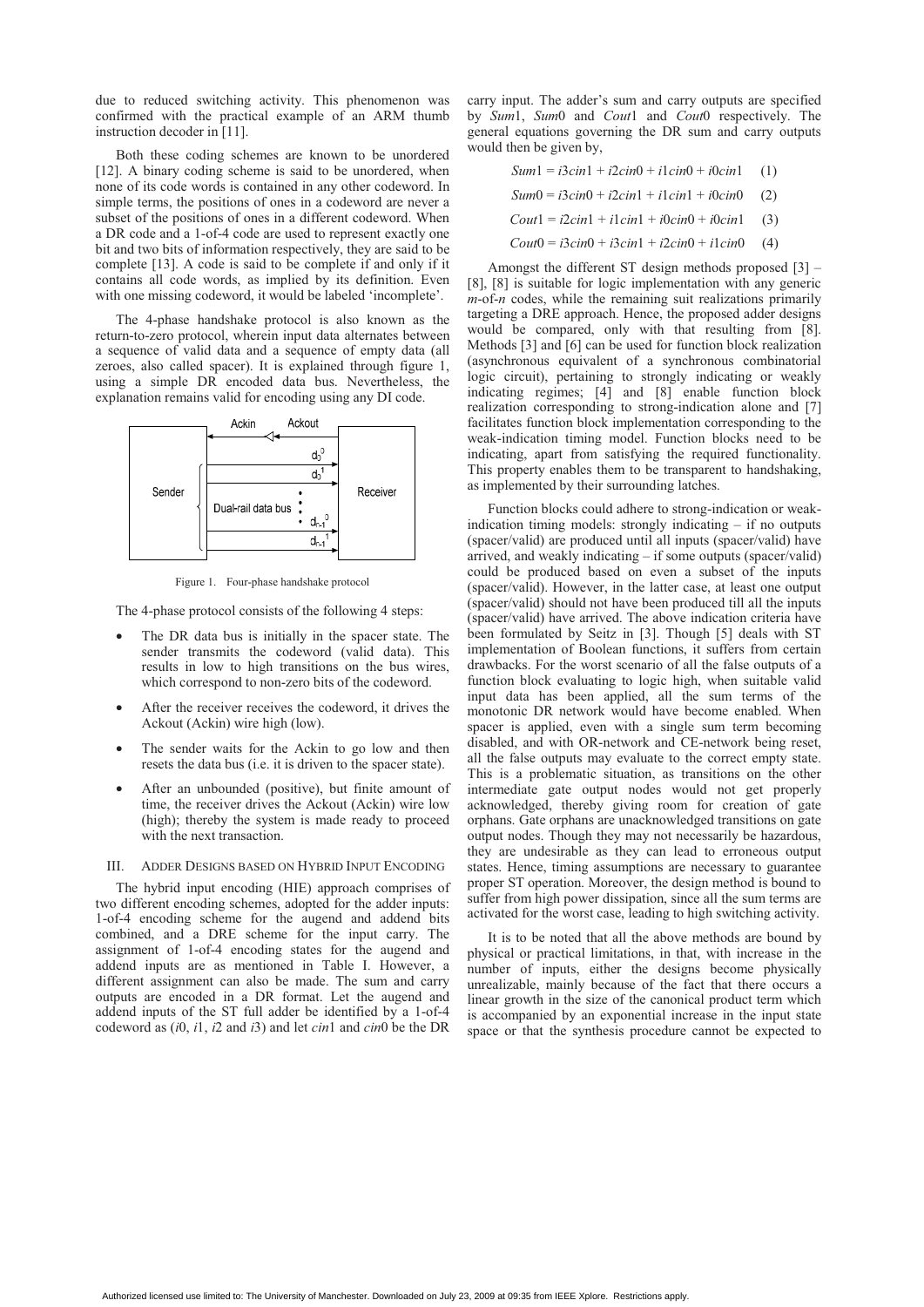terminate in a realistic amount of time, though a practical solution is feasible. In general, indicating synthesis solutions for combinatorial logic functions are large, more so for functions with several inputs. But they inherently consist of the attractive features of asynchronous design; low EMI, high modularity, elasticity, power consumption only for useful activity and robustness, by being tolerant to variations in supply, noise, process and temperature variations. Hence, indicating synthesis solutions prominently figure in data path logic realizations, in that, the resulting circuitry is usually iterative; not the case with arbitrary combinational logic. Nevertheless, it should be noted that methods [7] and [8] would lead to synthesizable solutions, as they incorporate speed-independent decomposition.

A ST full adder design based on [8], conforming to the HIE approach, is shown in figure 2. As mentioned earlier, it can be classified as strongly indicating, thereby the DR sum and carry outputs acknowledge the arrival of all the inputs. Henceforth, we shall refer to this as Toms HIE adder.



Figure 2. Toms' ST full adder based on hybrid input encoding

Two novel ST full adder designs have been proposed in this work, based on the HIE approach. One of these does not contain logic redundancy and we shall identify it by the terminology proposed\_HIE\_NRL adder; the other design encompassing logic redundancy shall be identified as proposed\_HIE\_RL adder, where the acronyms NRL and RL expand as **n**on-**r**edundant **l**ogic and **r**edundant **l**ogic respectively.



Figure 3. Proposed ST full adder design without redundant logic

Figure 3 shows the realization of the proposed\_HIE\_NRL ST full adder. This adder pertains to weak-indication, wherein only the DR sum output acknowledges the arrival of all the inputs, while the DR carry output need not. This property enables the DR carry to propagate faster from a lower order adder stage to its successive higher order adder stage, in the cascade. It is also well known that a valid combinatorial cascade of strong/weak-indication function blocks is itself a strong/weak-indication function block [3].

The following figure shows the proposed\_HIE\_RL adder design. Similar to the previous one, this full adder is also weakly indicating, with the responsibility of indication wholly entrusted on the DR sum output.



Figure 4. Proposed ST full adder design with logic redundancy

In figure 4, gates  $C_1$  and  $C_2$  denote 2-input C-elements, while gates  $g_1$  and  $g_2$  represent 2-input AND gates. It can be noticed in the diagram, that the logic realized by  $C_1$  and  $C_2$  are equivalent to that of  $g_1$  and  $g_2$  respectively, for transitions. Hence, redundancy is made implicit in the design. This proves to be beneficial in two ways. During the spacer phase, all the sum outputs could be reset in a parallel fashion, as the DR carry output of the  $k^{\text{th}}$  stage could be reset based on its 1-of-4 encoded augend and addend inputs, and the DR sum output of the  $(k+1)$ <sup>th</sup> stage depends only on the DR carry input from the  $k<sup>th</sup>$  stage. However, this unique feature of fast reset could not be captured using a static timing analyzer that is predominantly used for timing analysis of synchronous circuits, and in this work, designs have been implemented using synchronous resources and validated using widely used industry-standard synchronous tools. There is also a benefit in terms of improvement in delay during the valid data phase. This would become obvious by comparing the designs portrayed by figures 3 and 4; it can be observed that the carry propagation path delay is lesser in case of proposed\_HIE\_RL adder than the proposed HIE NRL adder. This is further substantiated by the results mentioned in the next section.

## IV. SIMULATION MECHANISM, RESULTS AND DISCUSSION

The ST full adder designs, based on HIE, are analyzed using the delay-insensitive version of an *n*-bit RCA topology, depicted in figure 5. As can be seen, the augend and addend adder inputs are 1-of-4 encoded, while its carry inputs, sum and carry outputs are DR encoded.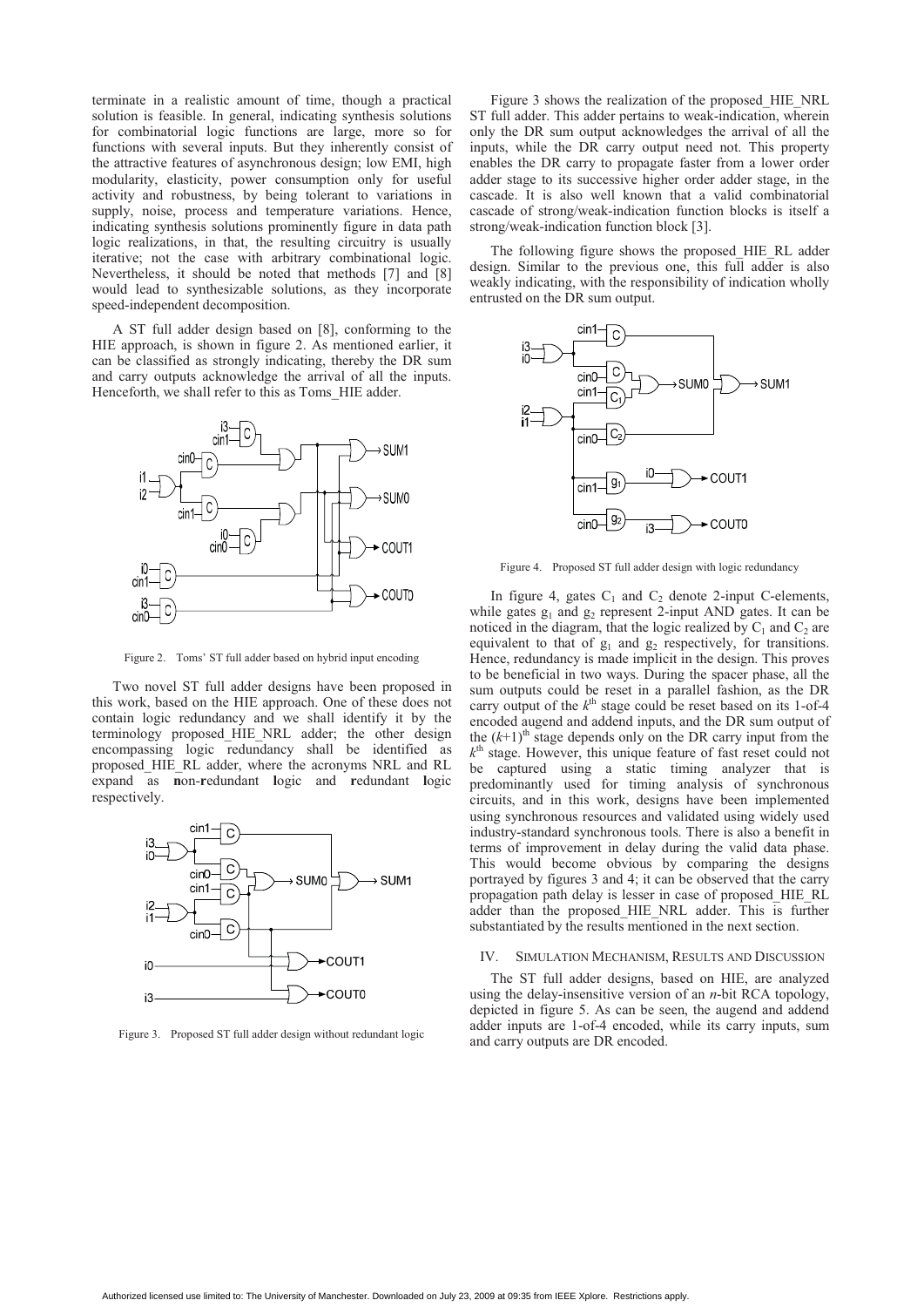

Figure 5. Delay-insensitive (self-timed) version of an *n*-bit ripple carry adder topology. The target library (130nm Faraday bulk CMOS process) features an AND gate with a maximum fan-in of 4 and an OR gate with a maximum fan-in of 3

All the adder's outputs have been uniformly configured to possess fanout-of-4 drive strength, while their inputs are configured with the driving capability of a minimum sized inverter in the library. Similar delay-optimized completion detection (CD) circuits were used for all the ST adders, to maintain uniformity. Minimum sized buffer cells were provided within all the adder modules, mainly to eliminate timing violations, that results from a single acknowledge input feeding all the adder outputs, in every stage of the cascade. Experimentation has been carried out across the typical, worst and best case corners of the high-speed 130nm Faraday CMOS process (which is compatible with the 130nm UMC CMOS foundry process). Cadence NC-Verilog has been used for functional simulation and also to obtain the switching activity files for all the gate level simulations, while Synopsys PrimeTime and PrimeTime PX have been used for delay, cells area and power evaluation respectively, inclusive of wire load information. A virtual clock has been used, only to act as a remote reference to guide the application of inputs to the ST adders at a specific data rate and does not form a part of the designs in any way. The minimum support for asynchronous logic, offered by synchronous tools has been exploited, by avoiding timing loop breaking while performing static timing analysis. The inputs of all the ST full adders correspond to the input trace of a simple combinatorial benchmark circuit, *dc1*,

of the MCNC benchmark set. The inputs are assumed to arrive from the environment and are fed to the adders every 30ns, 50ns and 20ns for the typical, worst and best case library specifications respectively.

TABLE II. AREA METRIC FOR DIFFERENT ST ADDERS

| <b>Adder realization</b>    | Cells area  |
|-----------------------------|-------------|
| style                       | $(\mu m^2)$ |
| Seitz DRE (Strong) [3]      | 7100        |
| Seitz DRE (Weak) [3]        | 6276        |
| Singh DRE (Strong) [4]      | 7364        |
| DIMS DRE (Strong) [6]       | 8932        |
| DIMS DRE (Weak) [6]         | 9508        |
| Folco et al. DRE (Weak) [7] | 5476        |
| Toms DRE (Strong) [8]       | 6404        |
| Proposed DRE (Weak) [2]     | 5924        |
| Toms HIE (Strong) [8]       | 4868        |
| Proposed HIE NRL (Weak)     | 3940        |
| Proposed HIE RL (Weak)      | 4260        |

The simulation results pertain to a 32-bit DI RCA, constructed using different ST full adder modules. Table II lists the area metric for realization of a 32-bit DI RCA based on various ST full adder modules. Table III gives the delay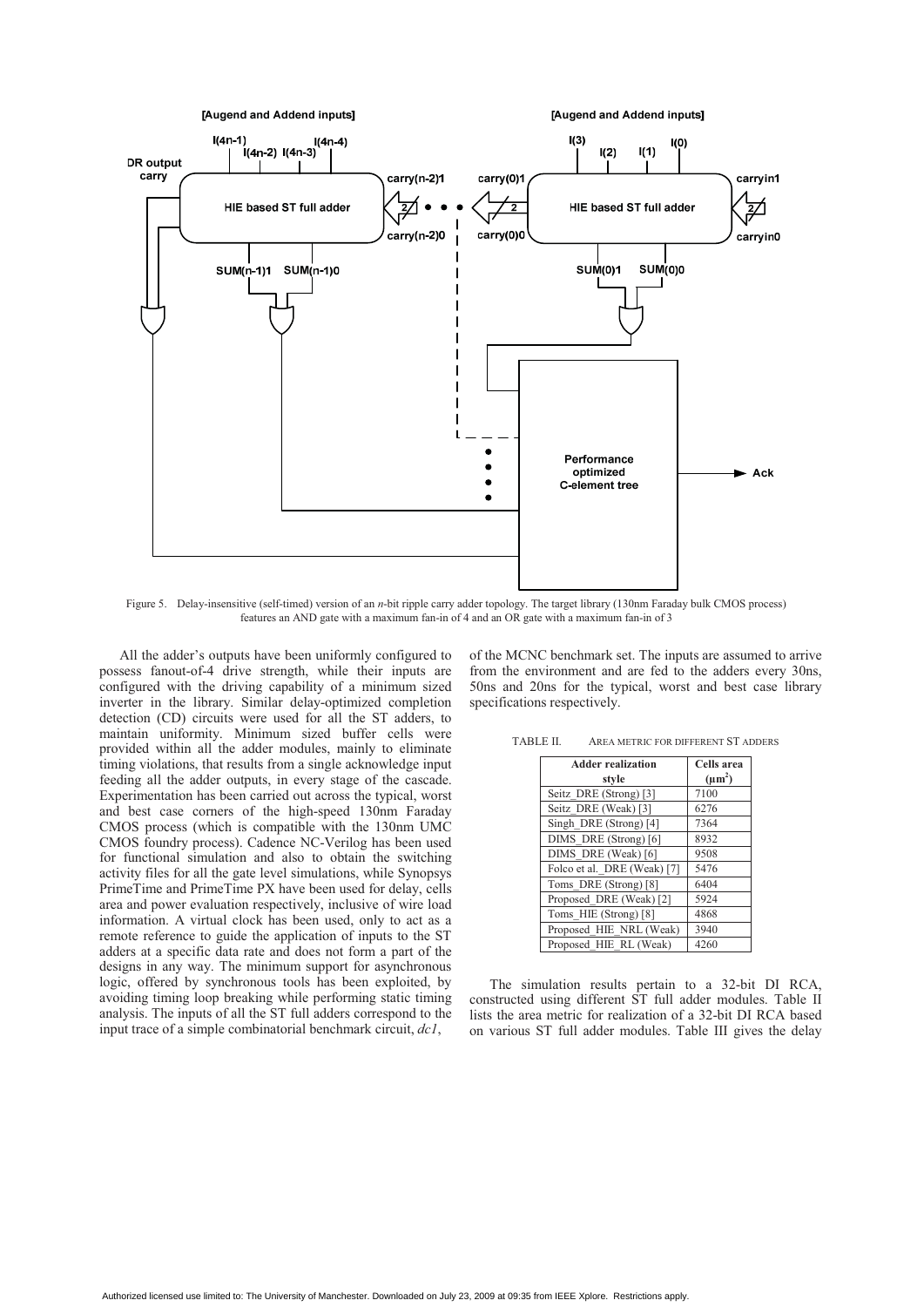metric of the different ST adders and Table IV lists the power components of the adders, for a typical case corner. In a similar manner, Tables V and VI and Tables VII and VIII specify the design metrics of the various ST adders, across worst case and best case library corners respectively. It can be observed from the previous tabular column, that amongst all the other ST adders, Toms\_HIE adder has the best area metric. Nevertheless, it is inferior to the proposed\_HIE\_NRL and proposed HIE\_RL adders by 23.6% and  $14.3\%$  respectively.

TABLE III. DELAY METRICS OF VARIOUS ST ADDERS<br>(TYPICAL CASE – 1.2V, 25°C)

| <b>Adder realization</b><br>style | Maximum data<br>path delay (ns) | <b>Function block</b><br>delay (ns) |
|-----------------------------------|---------------------------------|-------------------------------------|
| Seitz DRE (Strong)                | 20.54                           | 19.88                               |
| Seitz DRE (Weak)                  | 11.36                           | 10.71                               |
| Singh DRE (Strong)                | 26.01                           | 25.34                               |
| DIMS DRE (Strong)                 | 22.45                           | 21.79                               |
| DIMS DRE (Weak)                   | 21.04                           | 20.39                               |
| Folco et al. DRE (Weak)           | 14.67                           | 14.02                               |
| Toms DRE (Strong)                 | 17.82                           | 17.16                               |
| Proposed DRE (Weak)               | 10.52                           | 9.86                                |
| Toms HIE (Strong)                 | 17.78                           | 17.12                               |
| Proposed HIE NRL (Weak)           | 14.04                           | 13.38                               |
| Proposed HIE RL (Weak)            | 10.13                           | 9.48                                |

TABLE IV. POWER COMPONENTS OF ST ADDERS (TYPICAL CASE)

| Adder                   | <b>Power dissipation components</b> |                      |                 |
|-------------------------|-------------------------------------|----------------------|-----------------|
| realization<br>style    | <b>Total</b><br>$(\mu W)$           | Dynamic<br>$(\mu W)$ | Leakage<br>(nW) |
| Seitz DRE (Strong)      | 248.57                              | 246.34               | 2225.66         |
| Seitz DRE (Weak)        | 198.52                              | 196.65               | 1875.81         |
| Singh DRE (Strong)      | 246.40                              | 244.36               | 2040.49         |
| DIMS DRE (Strong)       | 186.43                              | 184.28               | 2147.89         |
| DIMS DRE (Weak)         | 195.67                              | 193.46               | 2206.59         |
| Folco et al. DRE (Weak) | 183.85                              | 182.27               | 1579.70         |
| Toms DRE (Strong)       | 186.18                              | 184.40               | 1785.47         |
| Proposed DRE (Weak)     | 192.21                              | 190.63               | 1586.49         |
| Toms HIE (Strong)       | 151.46                              | 150.00               | 1462.99         |
| Proposed HIE NRL (Weak) | 160.32                              | 159.08               | 1242.43         |
| Proposed HIE RL (Weak)  | 162.91                              | 161.58               | 1323.54         |

TABLE V. DELAY METRICS OF VARIOUS ST ADDERS (WORST CASE – 1.08V, 125°C)

| <b>Adder realization</b> | Maximum data    | <b>Function block</b> |
|--------------------------|-----------------|-----------------------|
| style                    | path delay (ns) | delay (ns)            |
| Seitz DRE (Strong)       | 35.02           | 33.82                 |
| Seitz DRE (Weak)         | 19.62           | 18.44                 |
| Singh DRE (Strong)       | 44.81           | 43.64                 |
| DIMS DRE (Strong)        | 38.70           | 37.54                 |
| DIMS DRE (Weak)          | 36.37           | 35.22                 |
| Folco et al. DRE (Weak)  | 25.11           | 23.94                 |
| Toms DRE (Strong)        | 30.39           | 29.22                 |
| Proposed DRE (Weak)      | 18.10           | 16.94                 |
| Toms HIE (Strong)        | 30.30           | 29.12                 |
| Proposed HIE NRL (Weak)  | 24.12           | 22.95                 |
| Proposed HIE RL (Weak)   | 17.24           | 16.07                 |

In Tables III, V and VII, function block delay (FBD) specifies the maximum delay encountered for traversal of a

logic path from the least significant adder stage to the most significant stage. Maximum data path delay (MDPD) is the summation of FBD and the delay associated with the CD circuitry. The CD logic comprises of all the 2-input OR gates, used to combine the DR sum and final stage carry outputs and the C-element tree, which is used to synchronize (indicate) the arrival of all the adder outputs. In Tables IV, VI and VIII, total power dissipation denotes the sum of dynamic and static (leakage) power parameters. In turn, dynamic power dissipation is the gross of switching and internal power components. Both delay and power figures of the various ST adders report a consistency in all the three evaluation corners.

TABLE VI. POWER COMPONENTS OF ST ADDERS (WORST CASE)

| Adder                   | <b>Power dissipation components</b> |                      |                 |
|-------------------------|-------------------------------------|----------------------|-----------------|
| realization<br>style    | <b>T</b> otal<br>(uW)               | Dynamic<br>$(\mu W)$ | Leakage<br>(nW) |
| Seitz DRE (Strong)      | 119.62                              | 114.31               | 5312.77         |
| Seitz DRE (Weak)        | 95.77                               | 91.24                | 4529.75         |
| Singh DRE (Strong)      | 119.53                              | 114.57               | 4957.46         |
| DIMS DRE (Strong)       | 90.48                               | 85.18                | 5301.35         |
| DIMS DRE (Weak)         | 95.40                               | 89.90                | 5494.11         |
| Folco et al. DRE (Weak) | 88.79                               | 84.96                | 3824.22         |
| Toms DRE (Strong)       | 90.28                               | 85.94                | 4336.19         |
| Proposed DRE (Weak)     | 92.90                               | 88.99                | 3913.68         |
| Toms HIE (Strong)       | 72.96                               | 69.46                | 3502.02         |
| Proposed HIE NRL (Weak) | 77.02                               | 74.06                | 2957.59         |
| Proposed HIE RL (Weak)  | 78.41                               | 75.23                | 3182.09         |

TABLE VII. DELAY METRICS OF VARIOUS ST ADDERS  $(BEST CASE - 1.32V, -40°C)$ 

| <b>Adder realization</b> | Maximum data    | <b>Function block</b> |
|--------------------------|-----------------|-----------------------|
| style                    | path delay (ns) | delay (ns)            |
| Seitz DRE (Strong)       | 13.47           | 13.04                 |
| Seitz DRE (Weak)         | 7.37            | 6.95                  |
| Singh DRE (Strong)       | 16.99           | 16.56                 |
| DIMS DRE (Strong)        | 14.69           | 14.27                 |
| DIMS DRE (Weak)          | 13.69           | 13.27                 |
| Folco et al. DRE (Weak)  | 9.65            | 9.23                  |
| Toms DRE (Strong)        | 11.71           | 11.28                 |
| Proposed DRE (Weak)      | 6.89            | 6.46                  |
| Toms HIE (Strong)        | 11.74           | 11.32                 |
| Proposed HIE NRL (Weak)  | 9.21            | 8.78                  |
| Proposed HIE RL (Weak)   | 6.68            | 6.25                  |

TABLE VIII. POWER COMPONENTS OF ST ADDERS (BEST CASE)

| Adder                   | <b>Power dissipation components</b> |                      |                 |
|-------------------------|-------------------------------------|----------------------|-----------------|
| realization<br>style    | <b>T</b> otal<br>$(\mu W)$          | Dynamic<br>$(\mu W)$ | Leakage<br>(nW) |
| Seitz DRE (Strong)      | 466.71                              | 465.59               | 1115.92         |
| Seitz DRE (Weak)        | 373.43                              | 372.49               | 942.21          |
| Singh DRE (Strong)      | 458.59                              | 457.61               | 977.70          |
| DIMS DRE (Strong)       | 351.76                              | 350.70               | 1059.72         |
| DIMS DRE (Weak)         | 367.92                              | 366.84               | 1083.13         |
| Folco et al. DRE (Weak) | 343.37                              | 342.61               | 762.67          |
| Toms DRE (Strong)       | 347.86                              | 346.99               | 861.61          |
| Proposed DRE (Weak)     | 359.57                              | 358.81               | 758.83          |
| Toms HIE (Strong)       | 283.99                              | 283.28               | 714.69          |
| Proposed HIE NRL (Weak) | 299.99                              | 299.39               | 604.87          |
| Proposed HIE RL (Weak)  | 304.70                              | 304.05               | 648.17          |